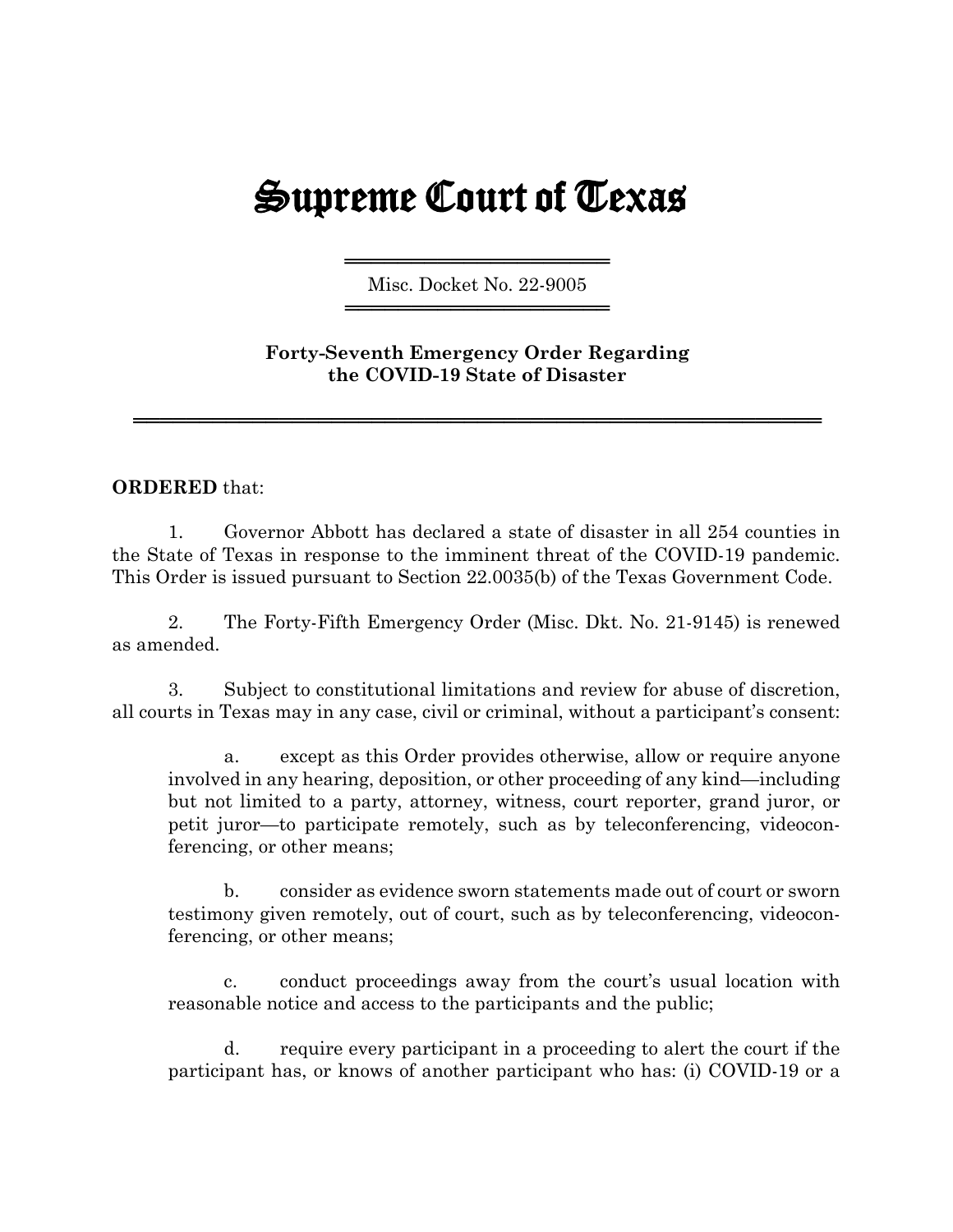fever, chills, cough, shortness of breath or difficulty breathing, fatigue, muscle or body aches, headache, sore throat, loss of taste or smell, congestion or runny nose, nausea or vomiting, or diarrhea; or (ii) recently been in close contact with a person who is confirmed to have COVID-19 or exhibiting the symptoms described above;

e. take any other reasonable action to avoid exposing court proceedings and participants to the threat of COVID-19.

4. Subject to constitutional limitations and review for abuse of discretion, justice courts and municipal courts may in any case, civil or criminal, without a participant's consent, modify or suspend the following deadlines and procedures, whether prescribed by statute, rule, or order, for a stated period ending no later than March 1, 2022:

- a. trial-related deadlines and procedures; and
- b. deadlines and procedures for pretrial hearings.

5. Justice courts and municipal courts that have not already done so should move swiftly to return to regular pretrial and trial proceedings as soon as reasonably feasible before March 1, 2022.

6. In any proceeding under Subtitle E, Title 5 of the Family Code, the dismissal date may be extended by the trial court, without a participant's consent, as follows:

a. for any such proceeding that, on May 26, 2021, had been previously retained on the court's docket pursuant only to Section 263.401(b) or (b-1), the court may extend the dismissal date for a stated period ending no later than February 1, 2022;

b. for any such proceeding that, on May 26, 2021, had not been previously retained on the court's docket pursuant to Section 263.401(b) or (b-1), the court may extend the initial dismissal date as calculated under Section 263.401(a) for a stated period ending no later than April 1, 2022; or

c. for any such proceeding that is filed on or after May 26, 2021, the court may extend the initial dismissal date as calculated under Section

Misc. Docket No. 22-9005 Page 2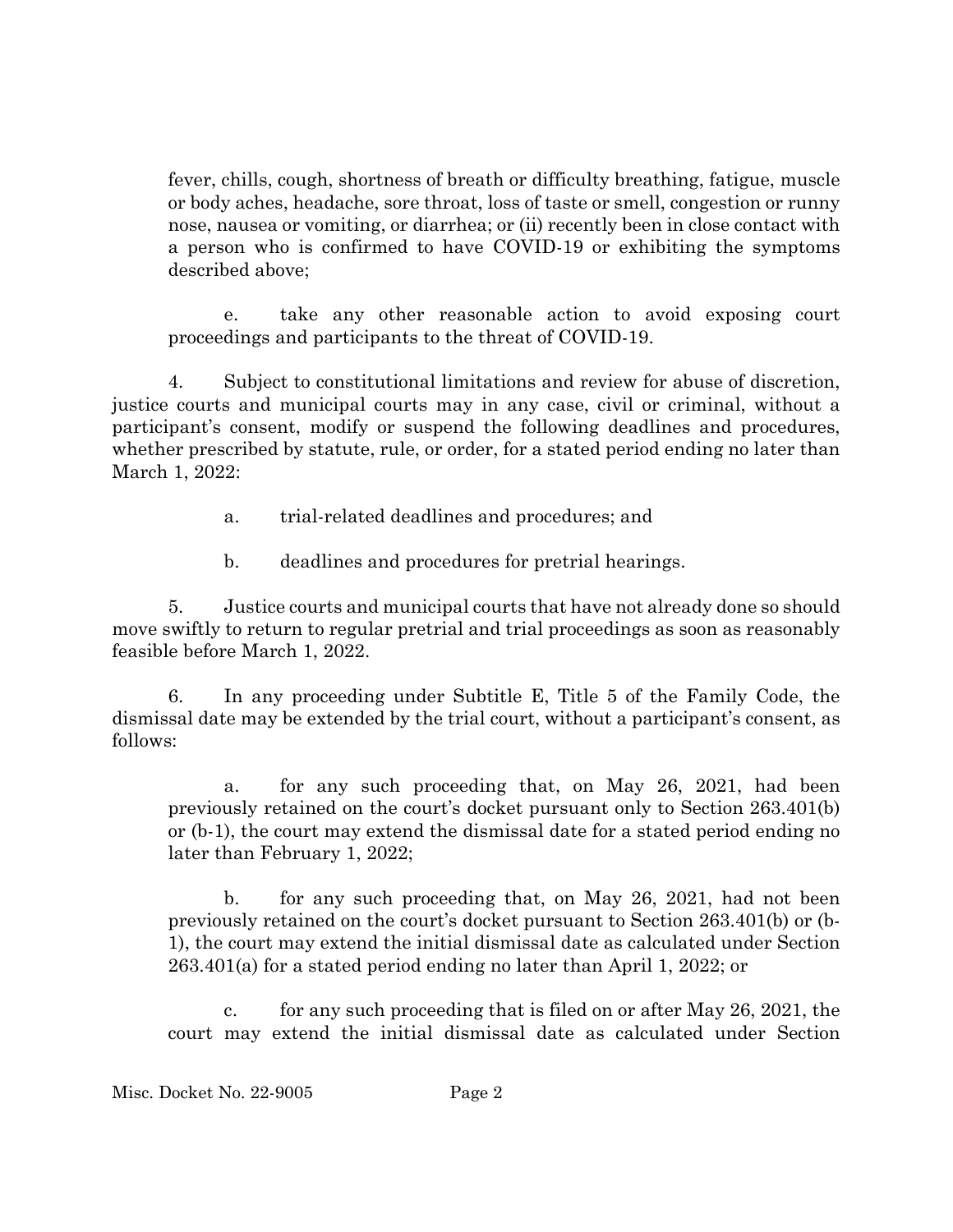263.401(a) only as provided by Section 263.401(b) or (b-1).

7. The Regional Presiding Judge of a trial court's administrative judicial region may further extend the dismissal date in paragraph 6 without a participant's consent upon good cause shown by the requesting trial court. Before requesting further extension of the dismissal date by the Regional Presiding Judge, the trial court should consider the use of alternative dispute resolution under Section 153.0071 of the Family Code and Section 154 of the Civil Practice and Remedies Code. Any extension or extensions granted by the Regional Presiding Judge must not exceed 60 days cumulatively.

8. Courts may continue to use reasonable efforts to conduct proceedings remotely.

a. In criminal cases where confinement in jail or prison is a potential punishment, remote jury proceedings must not be conducted over the objection of the defendant or the prosecutor.

b. In all other cases, remote jury proceedings must not be conducted unless the court has considered on the record or in a written order any objection or motion related to proceeding with the jury proceeding at least seven days before the jury proceeding or as soon as practicable if the objection or motion is made or filed within seven days of the jury proceeding. A timely filed objection may be granted for good cause.

c. Except in a non-binding jury proceeding, a court may not permit or require a petit juror to appear remotely unless the court ensures that all potential and selected petit jurors have access to technology to participate remotely.

9. The chief justice of a court of appeals, the local administrative district judge, and the presiding judge of a municipal court are encouraged to adopt minimum standard health protocols for court participants and the public attending court proceedings that will be employed in the courtroom and in public areas of the court building, and have the authority to mandate compliance with those minimum standard health protocols.

10. The Office of Court Administration should issue, and update from time to time, best practices to assist courts with safely and effectively conducting in-person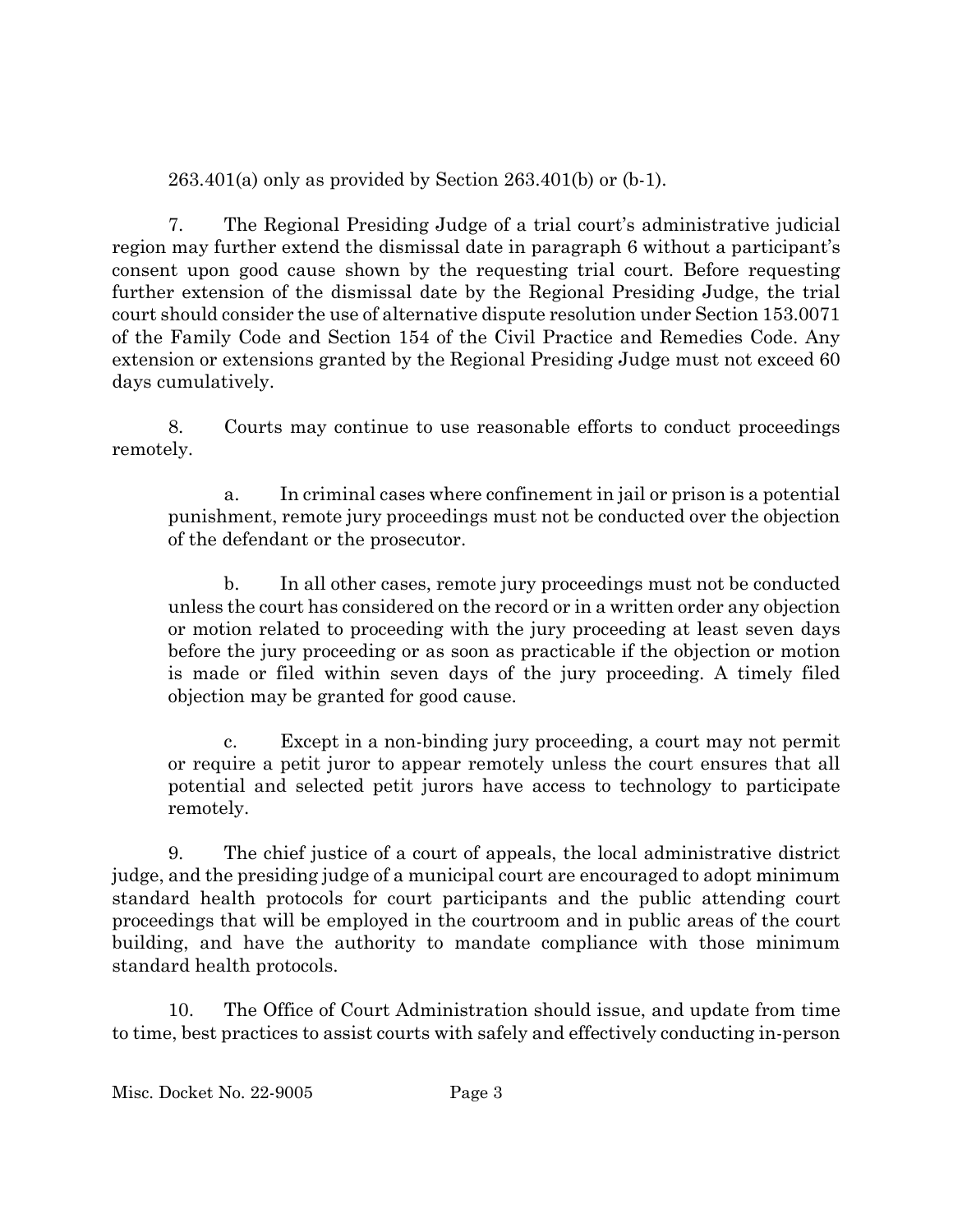and remote court proceedings under this Order.

11. This Order is effective immediately and expires April 1, 2022, except as otherwise stated herein, unless extended by the Chief Justice of the Supreme Court.

12. The Clerk of the Supreme Court is directed to:

- a. post a copy of this Order on www.txcourts.gov;
- b. file a copy of this Order with the Secretary of State; and

c. send a copy of this Order to the Governor, the Attorney General, and each member of the Legislature.

13. The State Bar of Texas is directed to take all reasonable steps to notify members of the Texas bar of this Order.

Dated: January 19, 2022.

JUSTICE DEVINE and JUSTICE BLACKLOCK dissent.